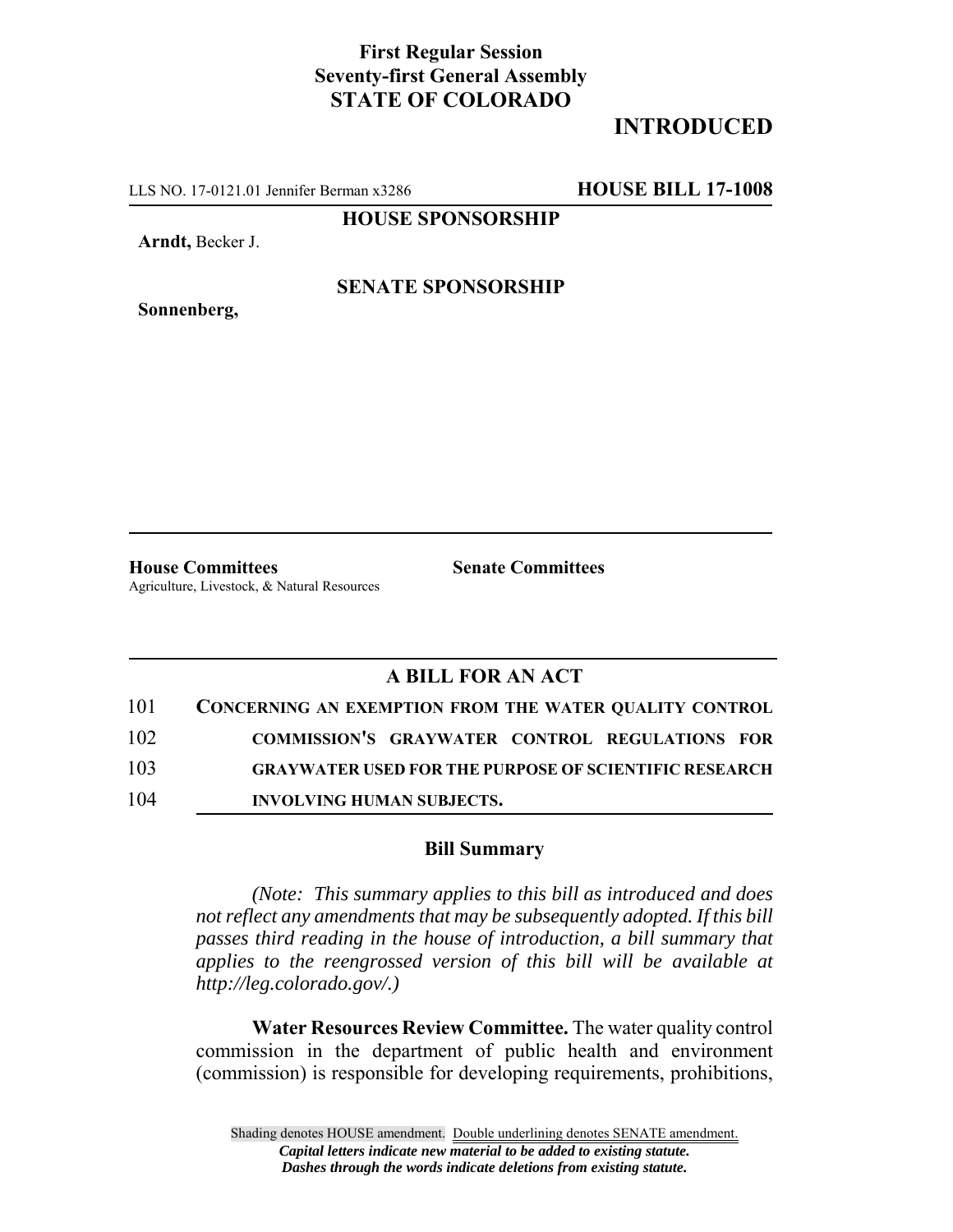and standards that protect public health and water quality for the use of graywater for nondrinking purposes. Scientific research on graywater that might involve graywater uses and systems that do not strictly comply with the requirements, prohibitions, and standards developed by the commission would not be permitted under the control regulations.

To facilitate scientific research related to graywater uses and systems, the bill creates an exemption from the commission's graywater control regulations for scientific research involving human subjects whereby a person may collect and use graywater for purposes of scientific research involving human subjects if the person:

- Seeks to conduct the scientific research on behalf of an institution of higher education;
- ! Utilizes a graywater treatment works system that incorporates a secondary water supply to provide an alternative source of water if any portion of the system does not function properly; and
- ! Collects and uses graywater in accordance with the terms and conditions of the decrees, contracts, and well permits applicable to the use of the source water rights or source water and any return flows.

The person is required to report to the water resources review committee on an annual basis the results of periodic monitoring conducted to assess the continued functioning of the graywater treatment works system used in the project and the project's compliance with federal rules concerning the protection of human research subjects.

- 1 *Be it enacted by the General Assembly of the State of Colorado:*
- 2 **SECTION 1.** In Colorado Revised Statutes, 25-8-103, **amend** the
- 3 introductory portion and (8.3) as follows:
- 

4 **25-8-103. Definitions.** As used in this article ARTICLE 8, unless

- 5 the context otherwise requires:
- 6 (8.3) (a) "Graywater" means that portion of wastewater that, 7 before being treated or combined with other wastewater, is collected from 8 fixtures within residential, commercial, or industrial buildings or 9 institutional facilities for the purpose of being put to beneficial uses 10 authorized by the commission in accordance with section 25-8-205 (1)(g); 11 EXCEPT THAT GRAYWATER USE FOR PURPOSES OF SCIENTIFIC RESEARCH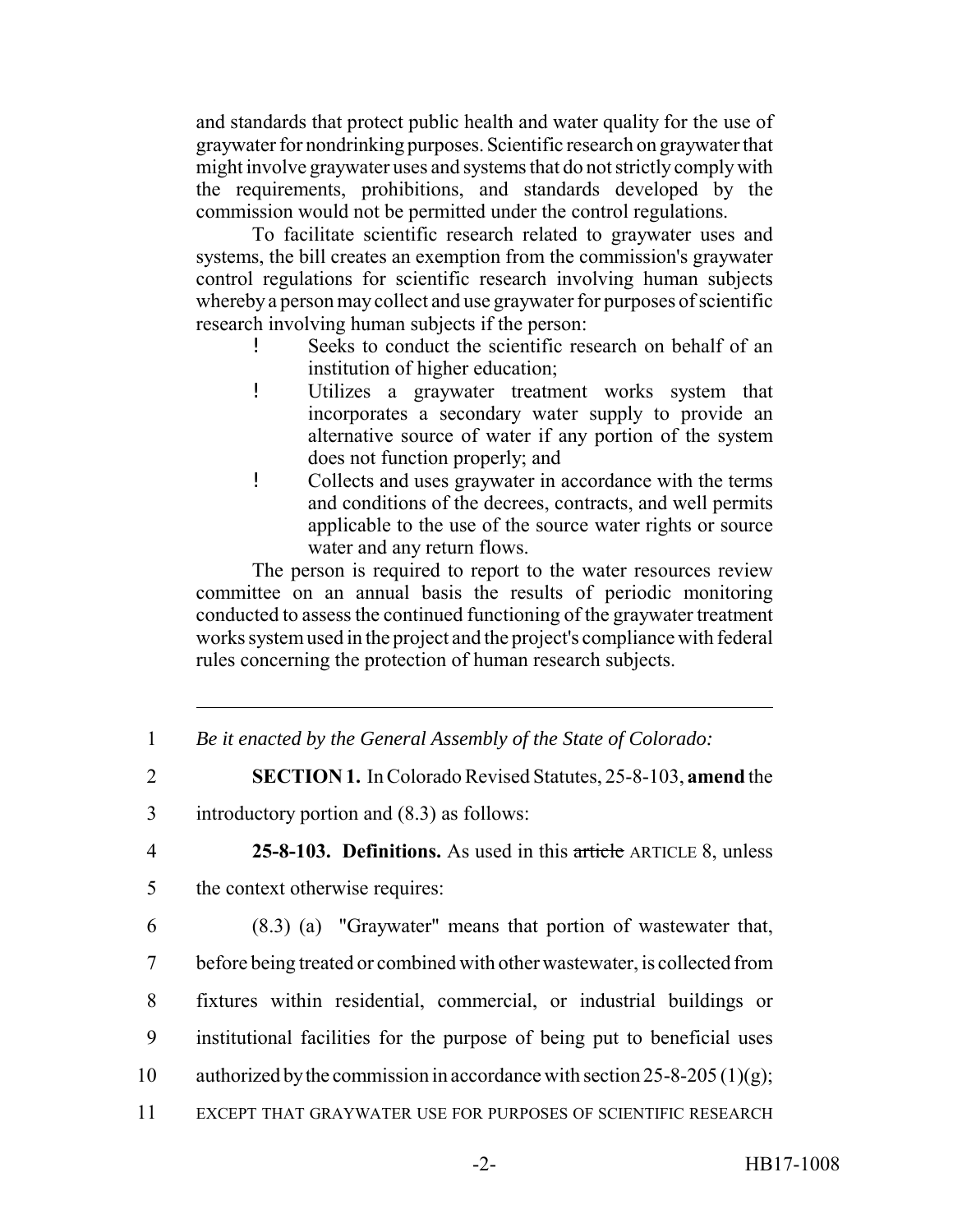INVOLVING HUMAN SUBJECTS, AS DEFINED IN SECTION 25-8-205.3 (3), 2 MUST COMPLY WITH THE REQUIREMENTS OF SECTION 25-8-205.3, BUT NEED NOT COMPLY WITH THE COMMISSION'S CONTROL REGULATIONS ESTABLISHED UNDER SECTION 25-8-205 (1).

 (b) Sources of graywater may include discharges from bathroom and laundry room sinks, bathtubs, showers, laundry machines, and other sources authorized by rule. Graywater does not include the wastewater from toilets, urinals, kitchen sinks, dishwashers, or nonlaundry utility sinks. Graywater must be collected in a manner that minimizes household wastes, human excreta, animal or vegetable matter, and chemicals that are hazardous or toxic, as determined by the commission; EXCEPT THAT A PERSON MAY COLLECT AND USE GRAYWATER IN A MANNER THAT DEPARTS FROM THE COMMISSION'S REQUIREMENTS IF THE PERSON COLLECTS AND USES THE GRAYWATER FOR PURPOSES OF SCIENTIFIC RESEARCH INVOLVING HUMAN SUBJECTS IN ACCORDANCE WITH THE REQUIREMENTS OF SECTION 25-8-205.3.

 **SECTION 2.** In Colorado Revised Statutes, 25-8-205, **amend** 18  $(1)(g)(II)$  as follows:

 **25-8-205. Control regulations.** (1) The commission may promulgate control regulations for the following purposes:

 (g) (II) EXCEPT AS AUTHORIZED IN SECTION 25-8-205.3, graywater may be used only in areas where the local city, city and county, or county has adopted an ordinance or resolution approving the use of graywater 24 pursuant to section 30-11-107 (1)(kk) or 31-15-601 (1)(m). C.R.S. The city, city and county, or county that has adopted an ordinance or resolution approving the use of graywater pursuant to section 30-11-107 27 (1)(kk) or 31-15-601 (1)(m)  $C.R.S.,$  has exclusive enforcement authority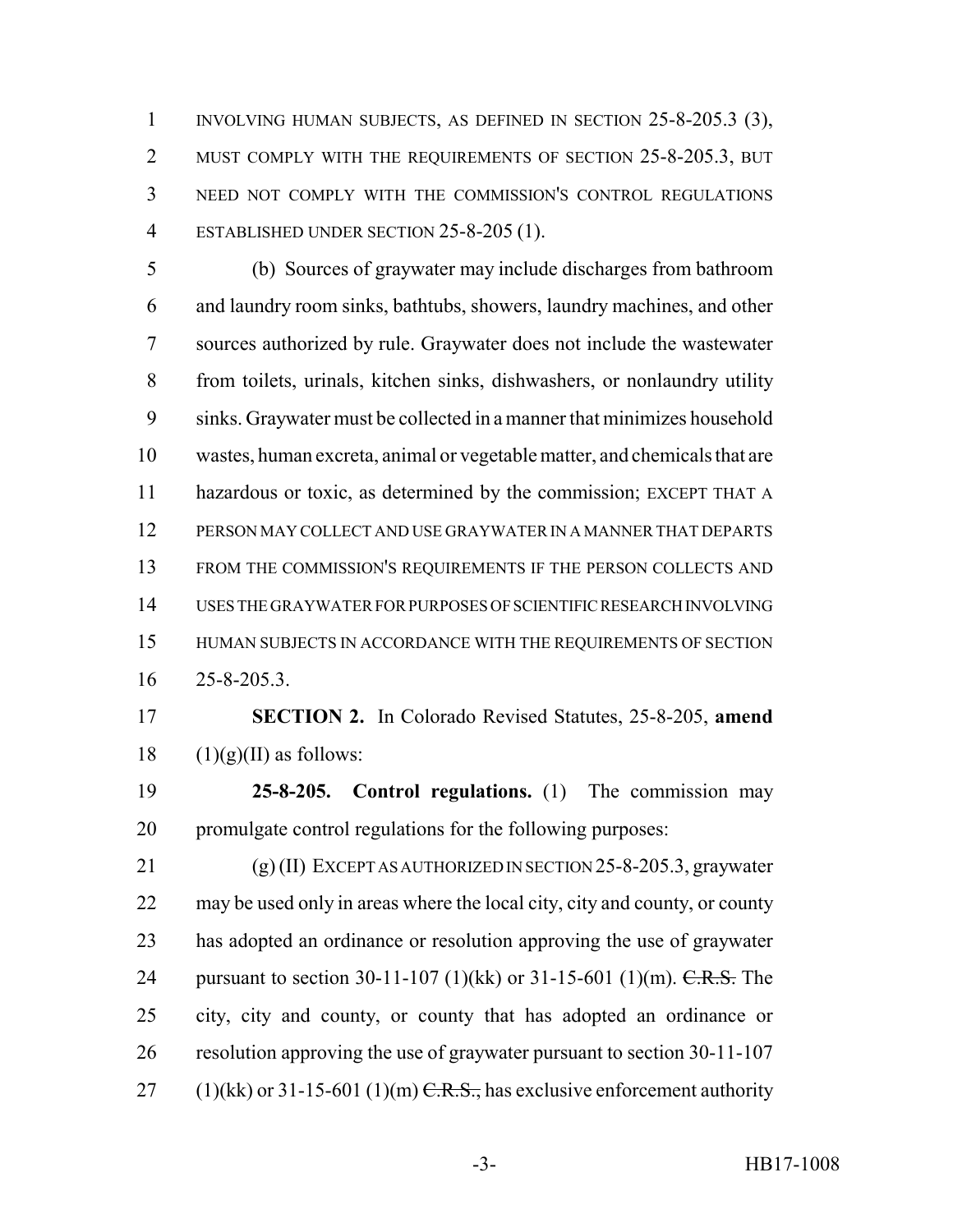regarding compliance with the ordinance or resolution.

 **SECTION 3.** In Colorado Revised Statutes, **add** 25-8-205.3 as follows:

 **25-8-205.3. Exemption from control regulations for graywater research - definition.** (1) SUBJECT TO THE CONDITIONS SET FORTH IN SUBSECTION (2) OF THIS SECTION, A PERSON MAY COLLECT AND USE GRAYWATER IN A MANNER THAT DEPARTS FROM THE REQUIREMENTS OF THE COMMISSION'S CONTROL REGULATIONS, AS PROMULGATED PURSUANT 9 TO SECTION -8-205  $(1)(g)$ , IF, ON BEHALF OF AN INSTITUTION OF HIGHER EDUCATION IN COLORADO, OR A PUBLIC OR PRIVATE ENTITY THAT AN INSTITUTION OF HIGHER EDUCATION IN COLORADO CONTRACTS WITH TO CONDUCT GRAYWATER RESEARCH ON THE INSTITUTION'S BEHALF, THE PERSON COLLECTS AND USES THE GRAYWATER FOR PURPOSES OF SCIENTIFIC RESEARCH INVOLVING HUMAN SUBJECTS.

 (2) A PERSON COLLECTING AND USING GRAYWATER PURSUANT TO THIS SECTION:

 (a) SHALL COLLECT AND USE THE GRAYWATER IN ACCORDANCE WITH THE TERMS AND CONDITIONS OF THE DECREES, CONTRACTS, AND WELL PERMITS APPLICABLE TO THE USE OF THE SOURCE WATER RIGHTS OR SOURCE WATER AND ANY RETURN FLOWS;

21 (b) SHALL UTILIZE A GRAYWATER TREATMENT WORKS SYSTEM THAT INCORPORATES A SECONDARY WATER SUPPLY, SUCH AS A MUNICIPAL WATER SUPPLY, TO PROVIDE AN ALTERNATIVE SOURCE OF WATER IF ANY 24 PORTION OF THE SYSTEM DOES NOT FUNCTION PROPERLY;

 (c) MAY COLLECT AND USE THE GRAYWATER IN AN AREA THAT IS 26 NOT WITHIN THE JURISDICTION OF ANY CITY, CITY AND COUNTY, OR COUNTY THAT HAS ADOPTED AN ORDINANCE OR RESOLUTION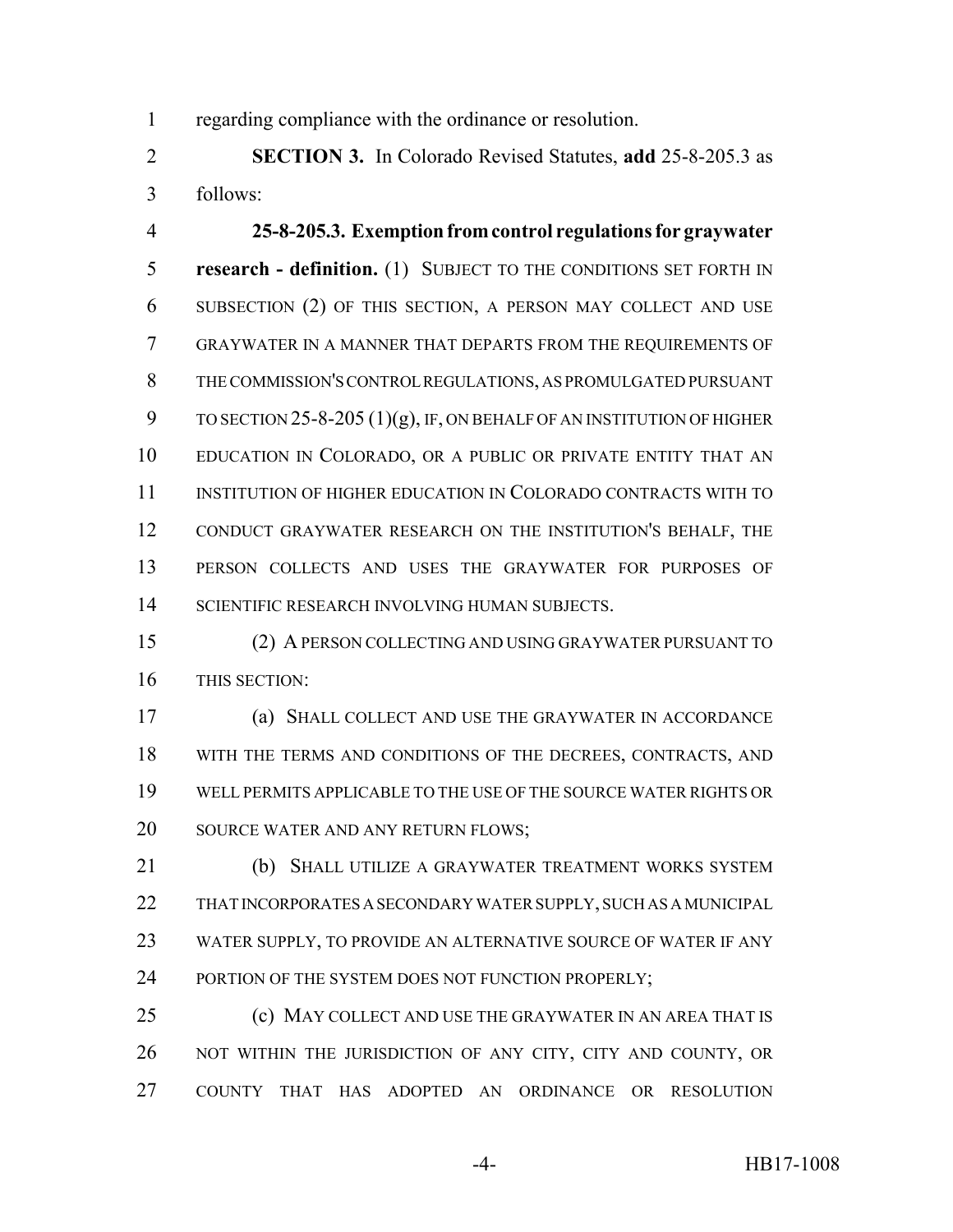AUTHORIZING GRAYWATER USE PURSUANT TO SECTION 25-8-205 2  $(1)(g)(II);$ 

3 (d) MAY USE THE GRAYWATER FOR A NONPOTABLE BENEFICIAL USE INCLUDING SUBSURFACE IRRIGATION OR TOILET FLUSHING IF SUCH USE IS TIED TO THE PURPOSE OF THE PERSON'S SCIENTIFIC RESEARCH; AND

 (e) ON AN ANNUAL BASIS, SHALL REPORT TO THE WATER RESOURCE REVIEW COMMITTEE, CREATED IN SECTION 37-98-102, THE RESULTS OF PERIODIC MONITORING OF THE PROJECT CONDUCTED TO ASSESS:

 (I) THE FUNCTIONING OF THE GRAYWATER TREATMENT WORKS SYSTEM USED TO COLLECT GRAYWATER; AND

 (II) THE PROJECT'S CONTINUED COMPLIANCE WITH THE 12 REQUIREMENTS OF THE FEDERAL DEPARTMENT OF HEALTH AND HUMAN SERVICES' REGULATIONS CONCERNING THE PROTECTION OF HUMAN 14 RESEARCH SUBJECTS, CODIFIED IN 45 CFR 46.

 (3) AS USED IN THIS SECTION, "SCIENTIFIC RESEARCH INVOLVING HUMAN SUBJECTS" MEANS A RESEARCH STUDY IN WHICH:

 (a) EMPIRICAL DATA IS COLLECTED AND ANALYZED ABOUT WASTEWATER COLLECTION, TREATMENT, OR USE; AND

(b) HUMANS PARTICIPATE AS SUBJECTS IN THE STUDY.

 **SECTION 4. Act subject to petition - effective date.** This act takes effect at 12:01 a.m. on the day following the expiration of the ninety-day period after final adjournment of the general assembly (August 9, 2017, if adjournment sine die is on May 10, 2017); except that, if a referendum petition is filed pursuant to section 1 (3) of article V of the state constitution against this act or an item, section, or part of this act within such period, then the act, item, section, or part will not take effect unless approved by the people at the general election to be held in